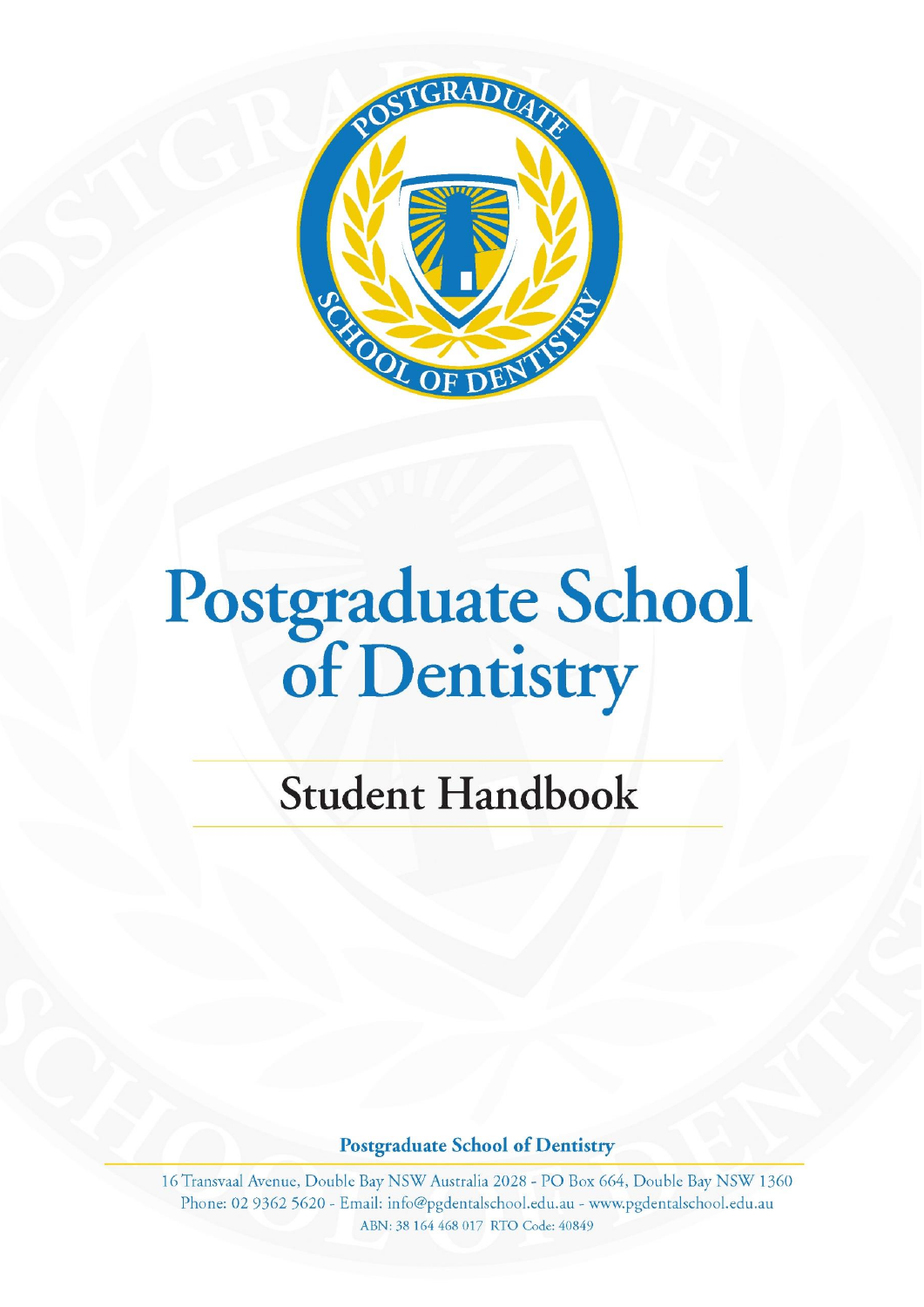### **Contents**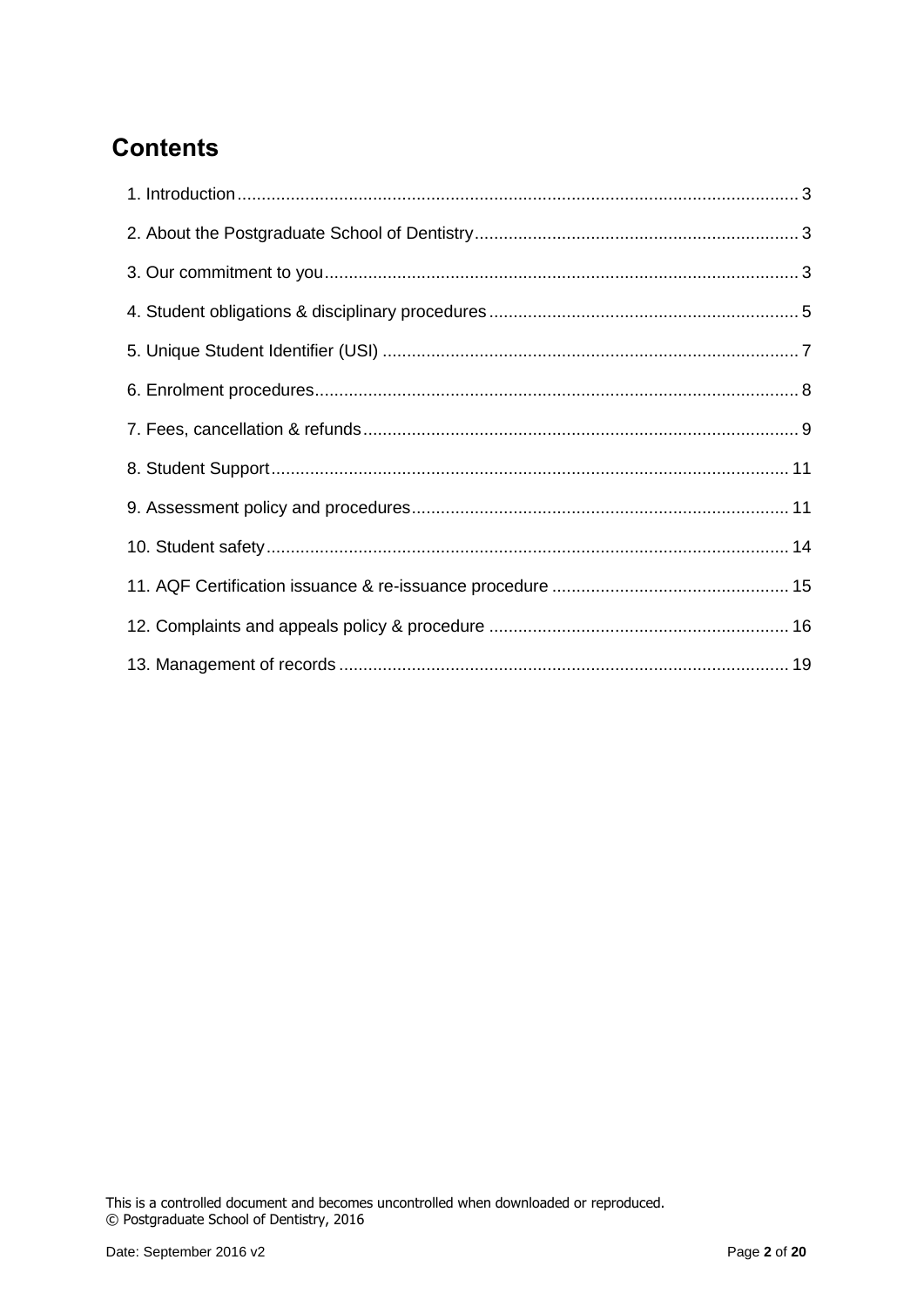### <span id="page-2-0"></span>*1. Introduction*

Welcome to the Postgraduate School of Dentistry. This handbook is designed to inform students and prospective students of the Postgraduate School of Dentistry of procedures and administrative processes as they affect your participation in training, along with your rights and obligations at the Postgraduate School of Dentistry. If you wish to discuss any of the following information, please do not hesitate to ask any of our training staff. You must read this handbook if you intend to enrol in a course of studies with the Postgraduate School of Dentistry.

Information about the specific courses we offer is available at our website: [www.pgdentalschool.edu.au](http://www.penncollege.edu.au/)

### <span id="page-2-1"></span>*2. About the Postgraduate School of Dentistry*

Australia's first private dental school, the Postgraduate School of Dentistry was established in 2014 to provide state of the art, accredited postgraduate qualifications for the practitioner of tomorrow. Curricula are aimed at niche areas of dentistry, principally for general dentists around the world to gain further qualifications, whereby they remain in general practice yet offer specific treatments and services which are beyond the realm of their undergraduate dental degrees.

The Postgraduate School of Dentistry offers state of the art, accredited post-graduate qualifications in niche areas of dental practice to ensure that dentists of today expand their clinical skillset and knowledge to meet the challenges and needs of the patients of tomorrow.

The Postgraduate School of Dentistry provides an environment which is safe and equitable; promotes a confident and productive training and assessment environment; and maintains ethical conduct and integrity as one of its core priorities.

### <span id="page-2-2"></span>*3. Our commitment to you*

### **Provide quality services**

We are committed to providing high quality training and assessment services and we systematically monitor and evaluate those services to ensure that all aspects of operations comply with the *[Standards for RTOs 2015](http://www.comlaw.gov.au/Details/F2014L01377)* at all times. Our commitment to the continuous improvement of our operations means that we use a range of information from a number of sources to tell us what we could do better or differently. This information includes your feedback, the feedback of trainers and assessors, the outcomes of assessment validation activities and complaints and appeals.

As a student, we encourage you to provide any feedback about your training and assessment experience and general interactions with us direct to the Director. Alternatively, if you are dissatisfied with a service provided or an action we have taken, you have the right to lodge a complaint. Refer to section 12: *Complaints and Appeals Policy & Procedure* in this handbook for further information about lodging a complaint.

This is a controlled document and becomes uncontrolled when downloaded or reproduced. © Postgraduate School of Dentistry, 2016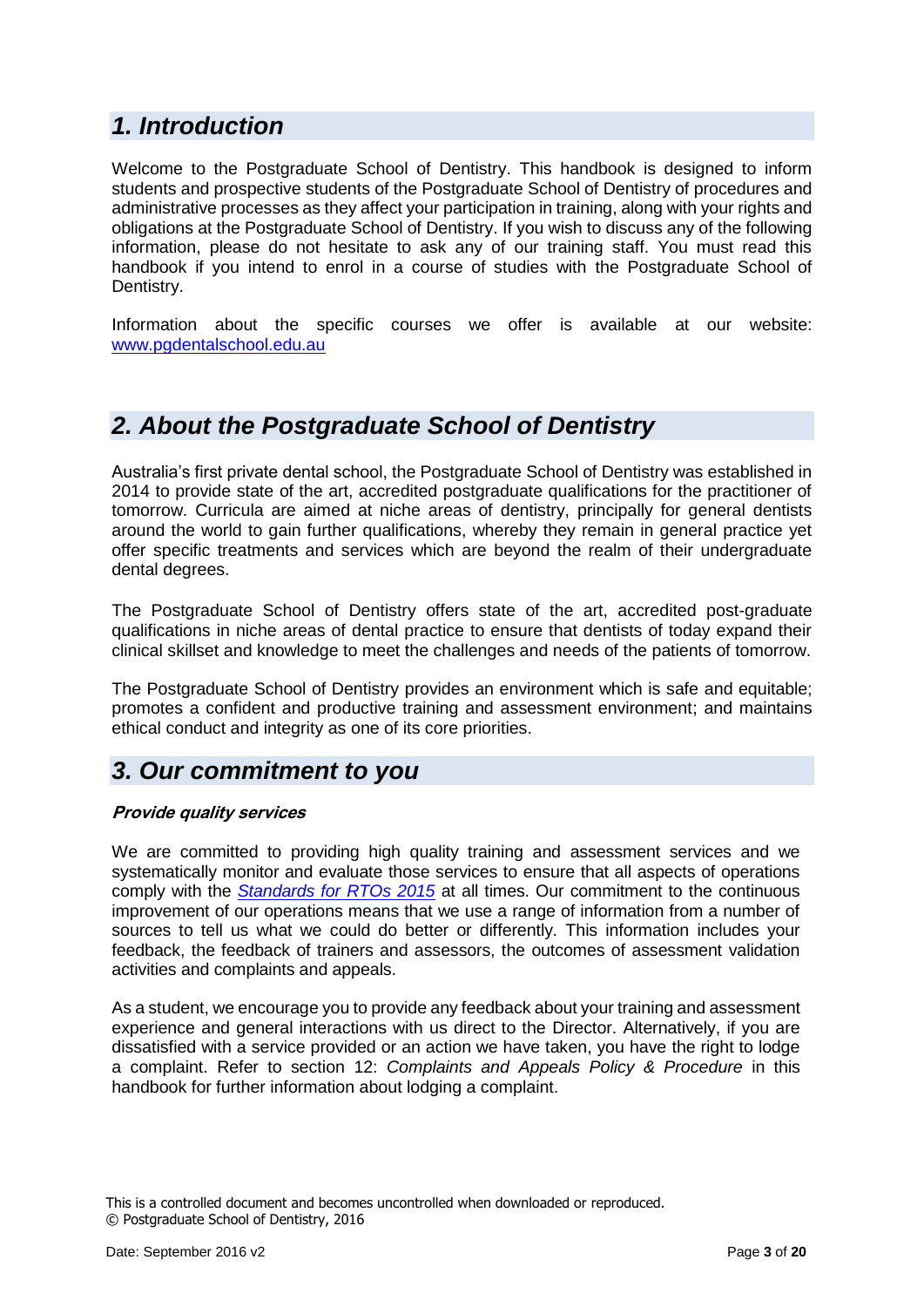### **Keeping you informed**

Where there are any changes to the services the Postgraduate School of Dentistry has agreed to provide, we will advise you as soon as practicable in writing. We will tell you if there is a change in the ownership of the RTO or if we enter into an agreement with another organisation to provide services on our behalf (or if there is a change to any of these agreements).

As a RTO, the Postgraduate School of Dentistry must comply with all relevant legislative and regulatory requirements. This includes, but is not limited to, compliance with:

- Establishing world class innovative and technologically leading edge educational programs of uncompromising excellence that meet the needs of individuals in their workplace.
- Creating and maintaining relationships with industry in order to ensure educational programs are responsive to industry evolution and remain "state of the art".
- Engaging trainers who have expert practical knowledge and are able to use utilise innovative training methods.
- Establishing exemplary student support systems to enable students to achieve to their maximum potential and achieve commercial success.

The Postgraduate School of Dentistry will keep you (as well as its staff) informed about any changes to legislative and regulatory requirements that may affect the delivery of training and assessment.

### **Respecting your privacy**

In recognition of your right to keep your personal information private, we are committed to protecting and maintaining privacy, accuracy and security of your training records. For further information about this, refer to section 13: *Management of Records* of this handbook.

### **Access, equity & support**

The Postgraduate School of Dentistry is committed to the principles of access and equity in education and training and generally permits open access to all courses and training programs. The exception is where open access is restricted because of legislation, licensing regulations, government funding policies or because of training package requirements. An assessment of pre-requisite competencies may be carried out to determine a student's suitability.

In many courses student numbers may be limited. Training courses are available to students who meet the specified minimum course entry requirements without discrimination on the grounds of sex, race, colour, nationality, ethnic origin, national origin, marital status, sexual preference, disability, age or any other unlawful grounds of discrimination.

We aim to support all of our students and provide access to the educational and support services you need to successfully complete the qualification or course of study in which you are enrolled. For further information about the support we provide to our students, refer to section 8: *Student Support* in this handbook.

This is a controlled document and becomes uncontrolled when downloaded or reproduced. © Postgraduate School of Dentistry, 2016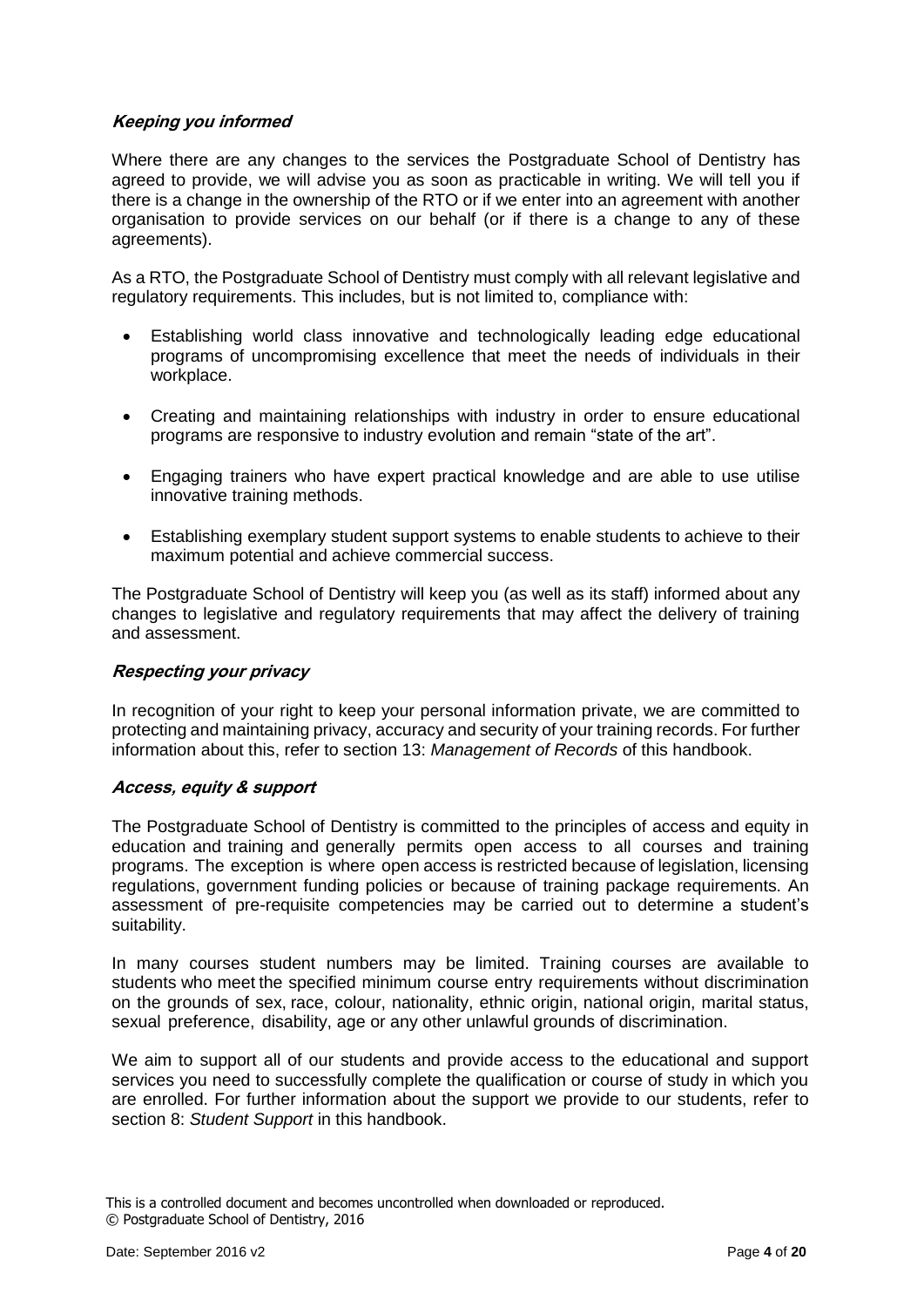### **A harassment, victimisation and bullying-free environment**

The Postgraduate School of Dentistry is an equal opportunity education and training provider, committed to freedom from discrimination, verbal, sexual and physical abuse and victimization. All students and staff have the right to an environment free from such abuse. Please report any incidents or concerns to your trainer/assessor or the Director.

We reserve the right to dismiss any student for disruptive, inappropriate or discriminatory behaviour without refund.

### **Recognition of your prior learning and current skills**

The Postgraduate School of Dentistry will have regard to your prior learning, including existing skills, knowledge and experience when considering the amount of training to be provided. If you have current, relevant skills and knowledge that can be verified by the Postgraduate School of Dentistry, you may be eligible for recognition of that prior learning towards the course. Refer to section 6: *Enrolment procedures* of this handbook for further information about recognition of your prior learning.

#### **Timely issuance of your certification documentation**

We will issue your nationally recognised certification documentation (your Qualification and Record of Results or Statement of Attainment) to you within 30 calendar days of you being assessed as meeting all of the requirements of the course of study you are enrolled in, provided you have paid us all agreed fees. For information about the issue and re-issue of certification documentation, refer to section 11: *AQF Certification issuance & re-issuance procedure* in this handbook.

### <span id="page-4-0"></span>*4. Student obligations & disciplinary procedures*

### **Obligations**

Our commitment to you is outlined in section 3 of this handbook. In return, we have some expectations of you to help us make your time and the time of your fellow students and trainers/assessors at the Postgraduate School of Dentistry pleasant and productive. The Postgraduate School of Dentistry expects you to:

- contribute to learning in a harmonious and positive manner irrespective of gender, race, sexual preference, political affiliation, marital status, disability or religious belief;
- comply with the rules and regulations of the Postgraduate School of Dentistry;
- be honest and respectful, which includes not falsifying work or information and not conducting yourself in any way that may cause injury or offence to others;
- be responsible for your own learning and development by participating actively and positively and by ensuring that you maintain progress with learning modules;
- monitor your own progress by ensuring that assessment deadlines are observed;
- utilise facilities and the Postgraduate School of Dentistry publications with respect and to

This is a controlled document and becomes uncontrolled when downloaded or reproduced. © Postgraduate School of Dentistry, 2016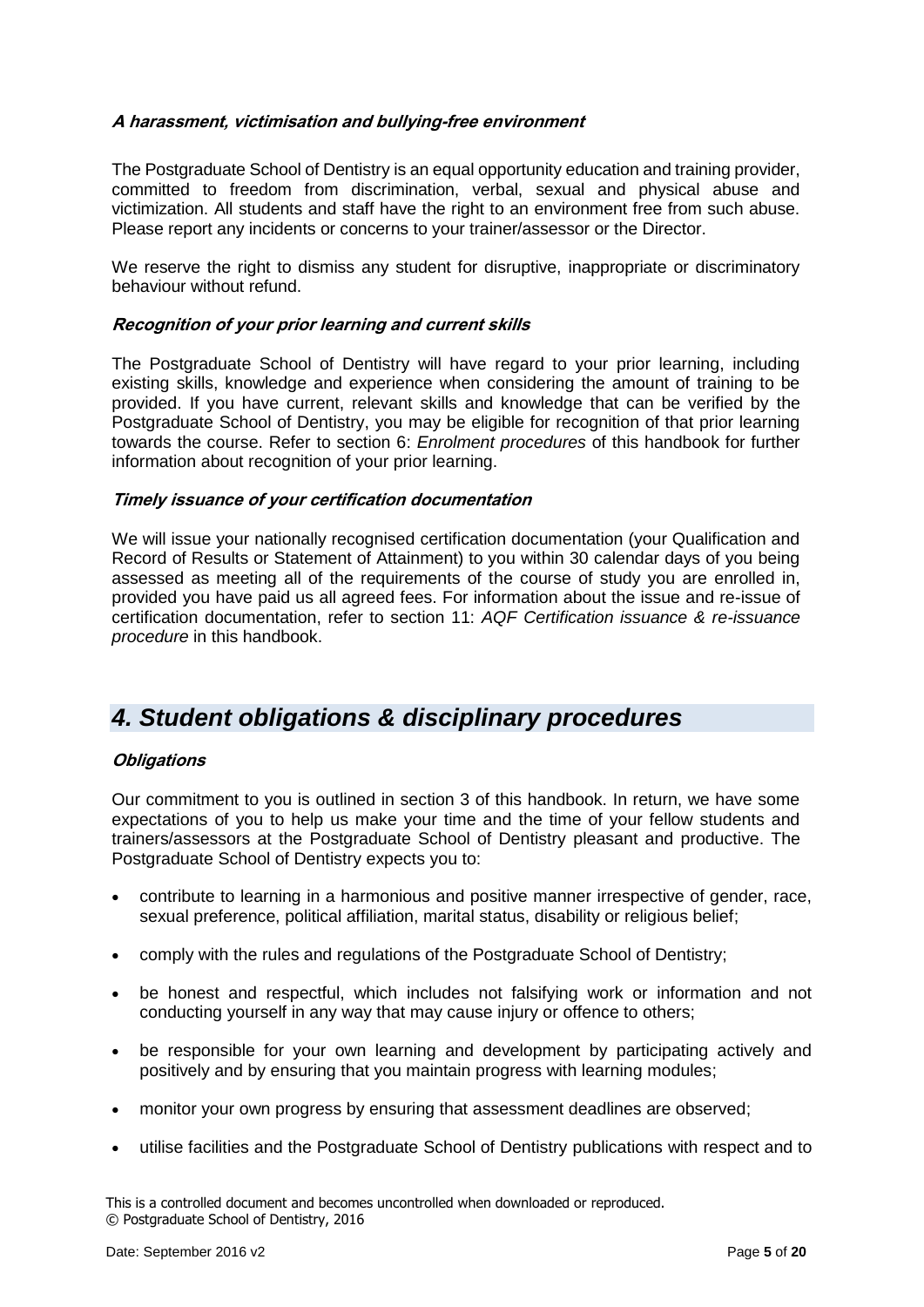honour our copyrights and prevent our publications from being distributed to unauthorised persons; and

• respect other students and the Postgraduate School of Dentistry staff members and their right to privacy and confidentiality.

Plagiarism, the use of someone else's work without acknowledgement, is not acceptable. Plagiarism is a form of cheating and cheating is an action which benefits no-one. It may result in either failure of the assessment/subject, or if it is a repeated offence, exclusion from the training program.

Plagiarism can include:

- copying someone else's assignment or exam paper;
- using information which another student has collected without acknowledging it;
- copying from a textbook without using an appropriate form of referencing; or
- using the ideas or research which you have found in a textbook without referencing, even if you have written those ideas or research findings into your own words.

Whenever you use the thoughts, ideas, research finding or words of someone else, you must show where those thoughts, ideas, research finding or words come from.

It is therefore essential to learn how to reference your work in an appropriate manner. If you do not reference your work correctly, i.e. if you are found guilty of plagiarism, the penalties are severe. You may be failed in a unit.

To reference your work please put the name of the author and the name and date of the publication inside brackets. For example: (The Joy of Writing by G.T. Messup 2002). The important thing is not that your referencing is correct by academic standards but that we know what is your work and what is the work of someone else.

*Intentional Plagiarism* is plagiarism which is deliberate with the intention to deceive e.g. copying someone else's assignment and passing it off as your own work; copying large amount of works from other sources without acknowledging those sources.

*Unintentional Plagiarism* is plagiarism which results from a lack of understanding of the concept of plagiarism, or a lack of skill in referencing/acknowledging sources in your assignments.

Both intentional and unintentional plagiarisms are breaches of the policy.

*Group-work* means a project/assignment which is conducted by a number of students, resulting in a single piece of assessment or a number of associated pieces of assessment. Unless authorised or directed by a trainer as part of your assessment, 'group-work' is not an acceptable excuse for plagiarism.

*Collusion* involves working with others without permission to produce work which is then presented as your own, without acknowledging the input of others. This includes working together on an assignment and handing in identical, or very similar, assignments.

This is a controlled document and becomes uncontrolled when downloaded or reproduced. © Postgraduate School of Dentistry, 2016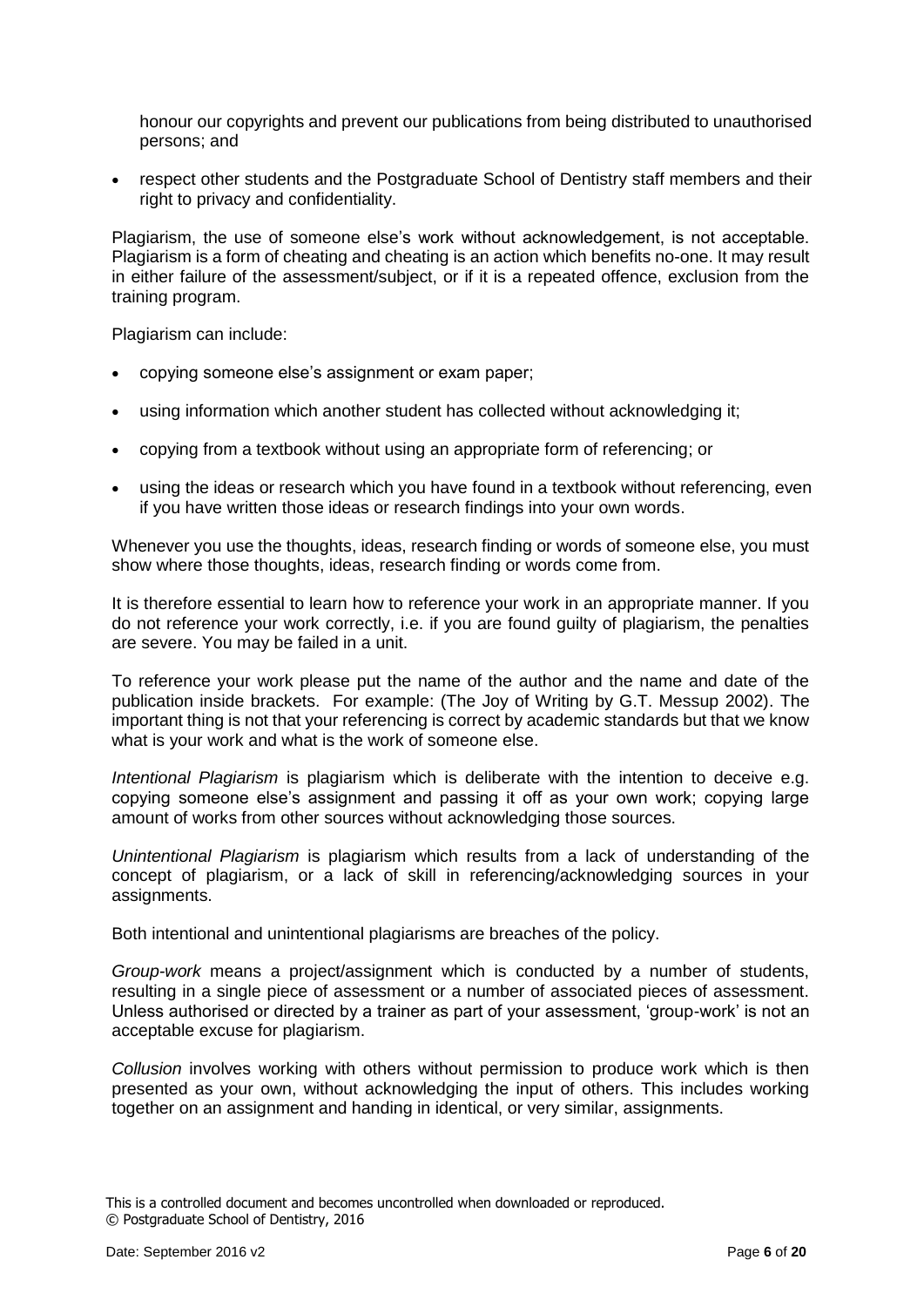### **Disciplinary procedures**

The Postgraduate School of Dentistry has a two strike disciplinary policy for most behavioural issues.

On the first occasion a student does not meet one or more of the obligations listed above, the student will be counselled by the Director of the Postgraduate School of Dentistry about their inappropriate behaviour and how it can be improved. A course of action will then be agreed upon and a reasonable time period allowed to implement the required changes. A record of the counselling and the agreed course of action will be retained on the student's file and a copy provided to the student.

On the second occasion, the student will be counselled and, at the discretion of the Director, will be suspended from accessing one or more training sessions or will have their enrolment cancelled, with no refund of fees paid. A record of the counselling and the course of action will be retained on the student's file and a copy provided to the student.

The Postgraduate School of Dentistry may suspend or cancel the enrolment of a student for serious misconduct, including but not limited to:

- disruptive/abusive behaviour or/and harassment of staff, visitors or other students (either verbally or physically)
- being under the influence of drugs or alcohol
- theft or deliberate damage to the property and equipment of the Postgraduate School of Dentistry, its staff, visitors or other students
- flagrant disobedience of all reasonable and lawful instructions given to the student.

A suspended student is not permitted on RTO grounds or to access the online learning platform for the period of the suspension (except at the invitation of the Director). A student who has had their enrolment cancelled is not permitted back on RTO grounds or to access the online learning platform.

### <span id="page-6-0"></span>*5. Unique Student Identifier (USI)*

### **Unique Student Identifier (USI)**

From January 2015, any registered training organisation, including the Postgraduate School of Dentistry, is not generally permitted to issue AQF certification documents (a Qualification or Statement of Attainment) to a student without having (and verifying) the student's Unique Student Identifier (USI). A USI is a reference number made up of numbers and letters. It is free and easy to [create your USI](http://www.usi.gov.au/create-your-USI/Pages/default.aspx) and means there will be a secure online record of your nationally recognised training. From January 2016, you will be able to easily access secure digital transcripts of your achievements. Learn more about the [USI scheme here.](http://www.usi.gov.au/Students/Pages/default.aspx) You'll need to include your USI on your *Enrolment form* (available from [www.pgdentalschool.edu.au\)](http://www.penncollege.edu.au/).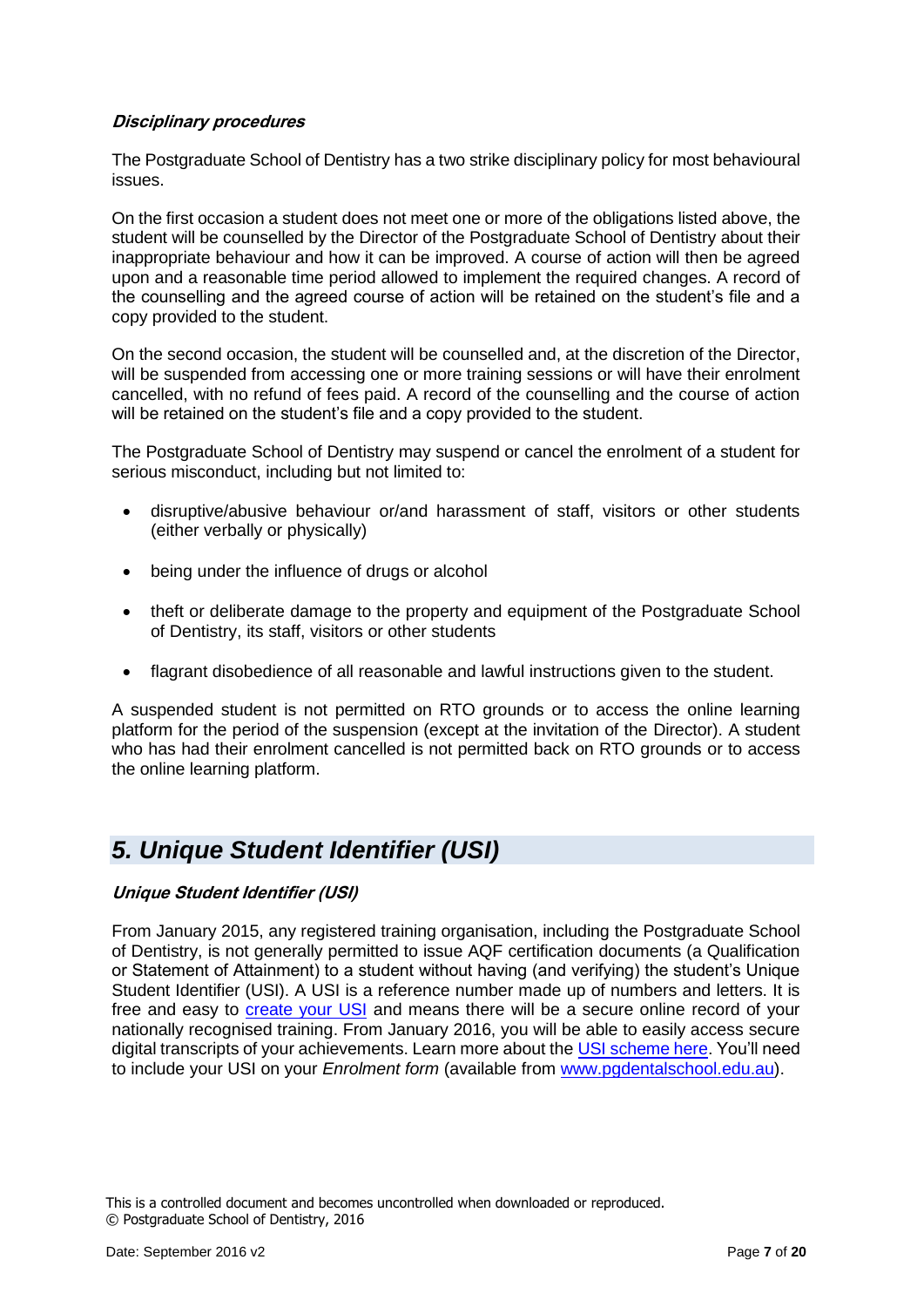### <span id="page-7-0"></span>*6. Enrolment procedures*

Students first enrol in a qualification (or individual units of competency) by completing and submitting the *Enrolment Form* available at [www.pgdentalschool.edu.au.](http://www.penncollege.edu.au/) Completed forms can be submitted by email or in person to the address on the form.

### **Check for completeness**

The Postgraduate School of Dentistry will confirm that the *Enrolment Form* has been properly completed and ask you for further information if required.

### **Verify Unique Student Identifier (USI)**

The Postgraduate School of Dentistry will verify the provided USI included by a student on their Enrolment Form using the Australian Government's USI website.

Enrolment cannot proceed without the student supplying a valid USI that can be verified by the College.

### **Determination of eligibility for credit transfer or Recognised Prior Learning (RPL)**

If a student has indicated with their *Enrolment Form* that they have current and relevant skills, knowledge and/or experience and would like to be assessed to determine if they are eligible for recognition of that learning towards the course, a trainer or assessor will contact the student to discuss their situation, the recognition process and the impact on the amount of training they will need to undertake.

### *Credit transfer*

Credit transfer will be granted if a student already holds relevant competencies (that can be authenticated) and can present:

- the original or certified copy of a relevant qualification or statement of attainment issued by another RTO
- the original or certified copy of a VET transcrpt issued by the USI Registrar (available from 2016 onwards)

### *Recognition of prior learning (RPL)*

Recognition of prior learning will be given to students for competencies they may have acquired through formal, non-formal and informal learning if an assessment process determines they meet the requirements specified in the relevant training package or accredited course. A trainer and assessor will advise a student of the RPL process, application and evidence requirements, possible outcomes and indicative timeframes.

### **Decision about enrolment**

The Postgraduate School of Dentistry will advise the student if their enrolment is accepted or declined.

Enrolment may be declined where extensive support would be required for the student to be able to participate appropriately in the training or where deficiency will clearly inhibit

This is a controlled document and becomes uncontrolled when downloaded or reproduced. © Postgraduate School of Dentistry, 2016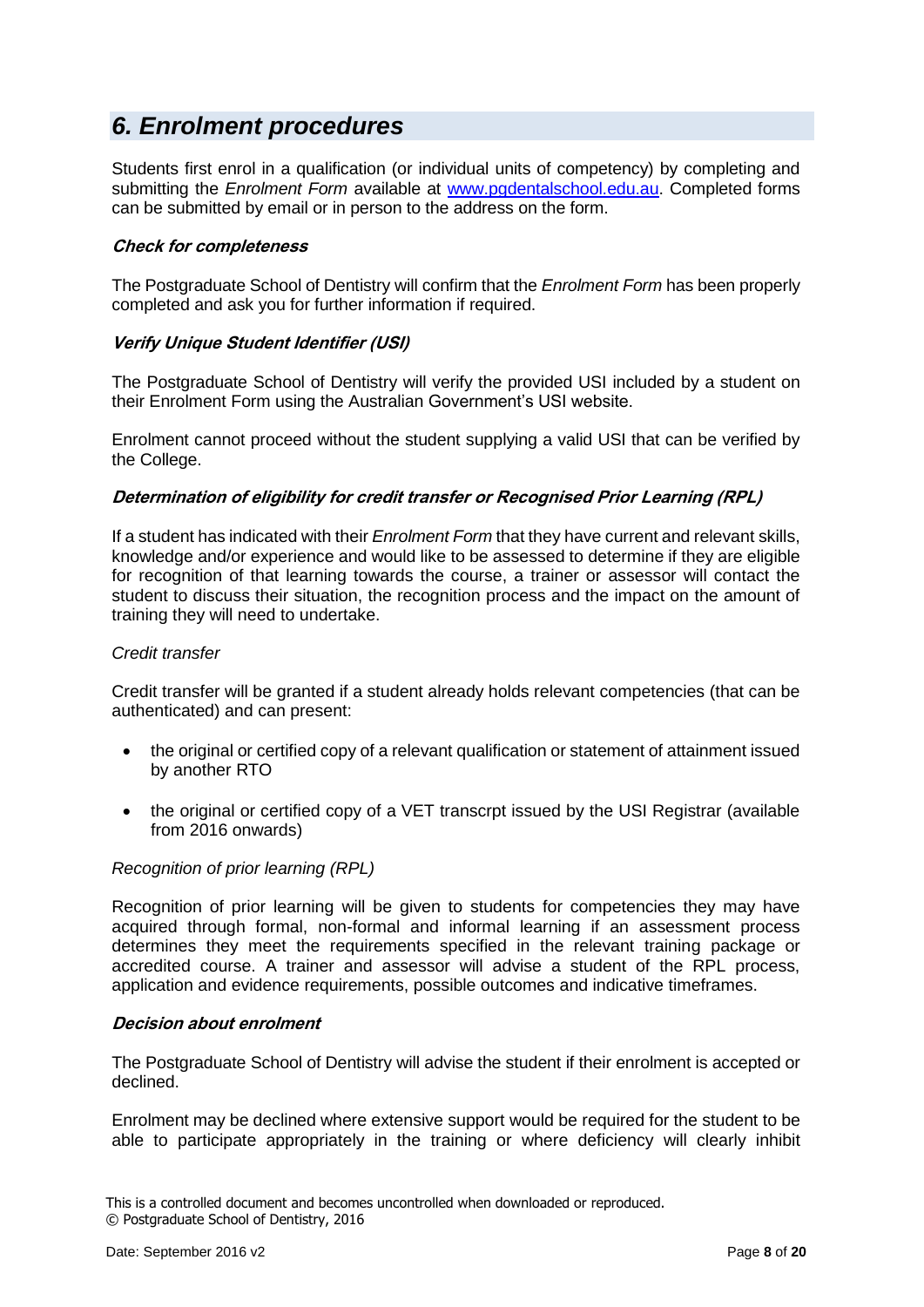achievement of learning outcomes. In such cases, students will be counselled about their options.

If accepted, students will be advised of the schedule of delivery for each unit/unit cluster. Students will be issued with an invoice and must pay the pay the unit/unit cluster fee by the date indicated on the invoice to secure their position. Refer section 7 *Fees, cancellations & refunds* below for more information about fees and fee payment. If, at any time, places are limited in each course, places will be filled in the order in which complete enrolment forms were received.

### <span id="page-8-0"></span>*7. Fees, cancellation & refunds*

### *Course fees*

Course fees Information about course fees is included on our website at [www.pgdentalschool.edu.au.](http://www.pgdentalschool.edu.au/)

An initial payment of \$1,500 is required when submitting an enrolment form. The remainder of the course fee is payable by 14 monthly instalments of \$1,000 and a final instalment of \$500. Monthly fees must be paid in full within five days of receiving an invoice from the Postgraduate School of Dentistry. The Postgraduate School of Dentistry may suspend or cancel a student's enrolment if fees are not paid as required.

The Postgraduate School of Dentistry undertakes that upon successful completion of activities and assessments, a qualification will be issued to the student within 30 days. The financial contract between Postgraduate School of Dentistry and the student will remain intact and continue to be legally binding.

### *Other fees*

| <b>Re-issue Qualification</b>    | \$30 |
|----------------------------------|------|
| Re-issue Statement of Attainment | \$30 |
| Re-issue Record of Results       | \$30 |

Fees can be paid by:

- Credit Card:
- Electronic Funds Transfer (account details available on request); or
- Cheque (made payable to the Postgraduate School of Dentistry).

Any change to fees will be published to the Postgraduate School of Dentistry's website: [www.pgdentalschool.edu.au.](http://www.pgdentalschool.edu.au/)

This is a controlled document and becomes uncontrolled when downloaded or reproduced. © Postgraduate School of Dentistry, 2016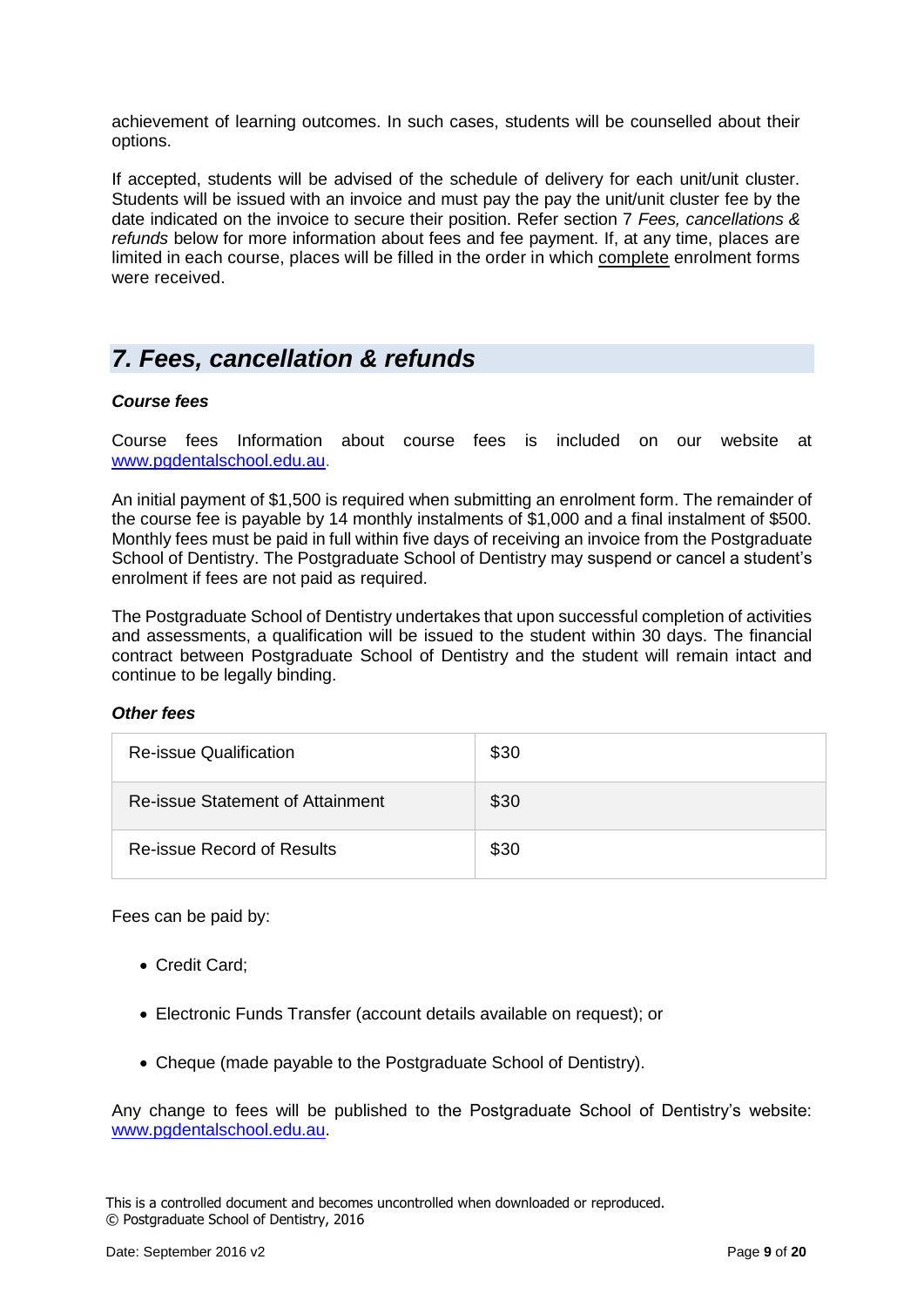### **Student cancellation & refunds**

- Initial enrolment fees are refundable by 50% if students give written notice to cancel their enrolment less than 10 days after the enrolment fee has been paid and they have not yet commenced the course. ("Commencement" is defined by the student logging into the PGSD learning platform, Moodle, which is electronically tracked).
- Initial enrolment fees are non-refundable if students give written notice to cancel their enrolment more than 10 days after the enrolment fee has been paid and they have not yet commenced the course.
- Students who give written notice to cancel their enrolment after commencement of a Unit of Competency will not be entitled to any refund of fees applicable to that unit. And the student is liable to pay the Unit Fee of \$2,500 per Unit of Competency completed and/or commenced.
- However, discretion may be exercised by the Director in certain situations, if the student can demonstrate that extenuating or significant personal circumstance led to their withdrawal. In these cases, a 50% credit may be offered towards the course Unit Fees payable.
- Written notification must be received by emailing [accounts@pgdentalschool.edu.au](mailto:accounts@pgdentalschool.edu.au) and, if the timing of the notification allows for a refund of any fees paid, the email must include the student's bank details (Account name, Account number & BSB) for electronic transfer of the refund due.
- Within three weeks (21 calendar days) of receiving the written notification, if the student has requested and is entitled to a refund, the request will be processed and the refundable amount transferred into the student's nominated bank account.

### **Cancellation by the Postgraduate School of Dentistry**

If a payment has been made and the Postgraduate School of Dentistry:

- terminates the training and assessment arrangement early\*; or
- fails to provide the agreed services\*
- a student will be entitled to a full refund of the fee paid if the training to which the payment relates has not yet commenced or a proportionate refund if it has commenced.
- The refund will be made within three weeks (21 calendar days) and will be transferred into the student's nominated bank account.

\* A student may be not entitled to a refund if the student is in default if paying by Fee-by-Instalment.

This is a controlled document and becomes uncontrolled when downloaded or reproduced. © Postgraduate School of Dentistry, 2016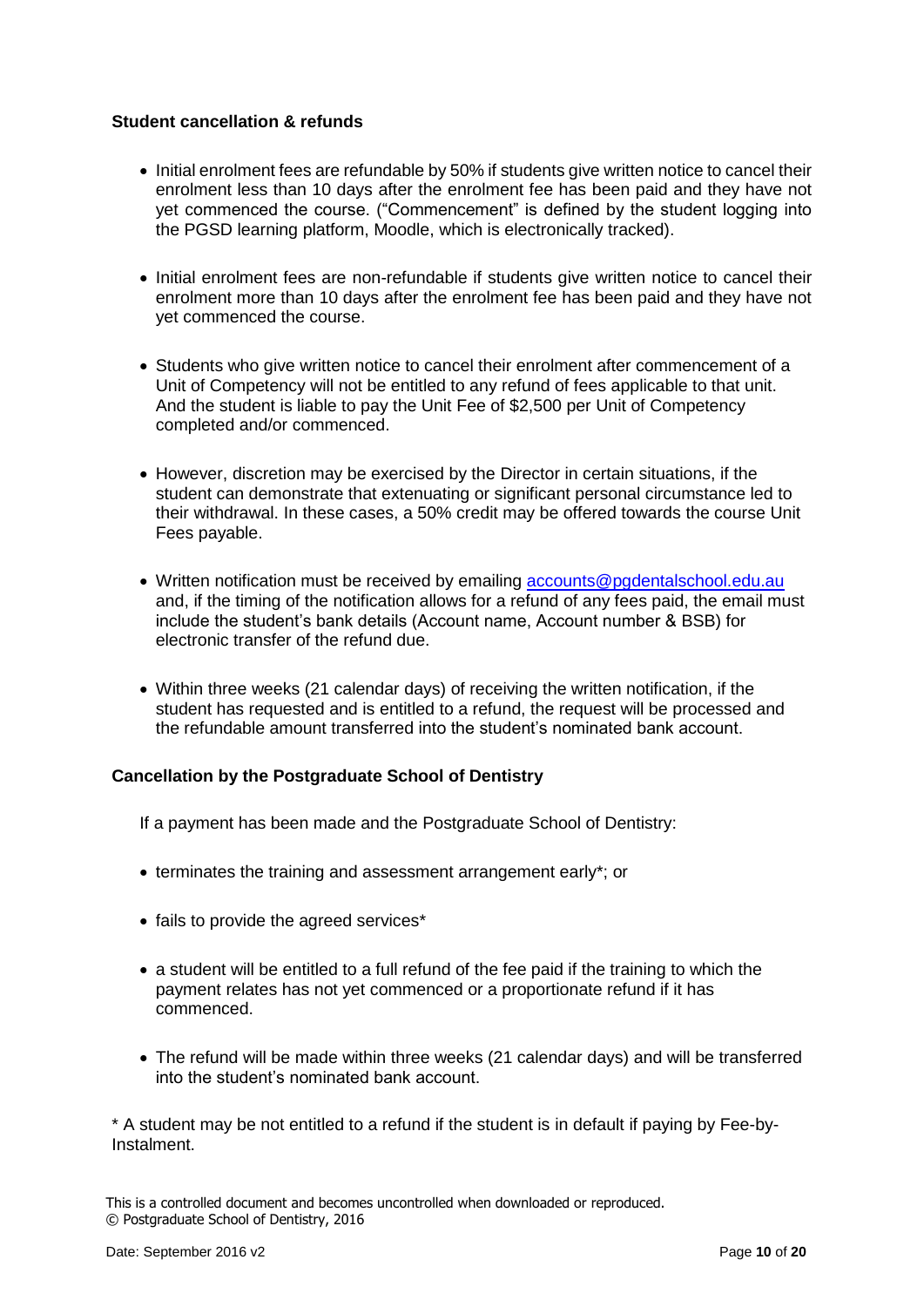**\*** A student is not entitled to a refund if the student is suspended from attending or has had their enrolment cancelled in accordance with the circumstances explained in section 4: *Student obligations and disciplinary procedures* in this Handbook.

### <span id="page-10-0"></span>*8. Student Support*

At the Postgraduate School of Dentistry, we aim to support all of our students and provide access to the educational and support services you need to successfully complete the qualification. At any time, if you feel you are having difficulty or need assistance, please talk to your trainer/assessor. If you do not feel comfortable speaking to this person you may contact the office in person, by phone, email or in writing where all information will be treated with respect, confidentiality and privacy. The Postgraduate School of Dentistry will make every effort to provide as much support as possible within its policies and resources for students to achieve the required level of competency. However, where extensive support is required for the student to be able to participate appropriately in the training or where deficiency will clearly inhibit achievement of learning outcomes, enrolment in a course may be declined.

### **Unlimited access to trainers**

Students have unlimited access to trainers during ordinary business hours (Monday – Friday 8:30 am – 5:00 pm) and after hours by appointment. Students may make contact by phone, email or through the online learning platform.

### **Support with personal issues**

The Postgraduate School of Dentistry does not employ a welfare officer however; we will do our best to identify appropriate local agencies that can assist you with any personal issues that may arise.

### <span id="page-10-1"></span>*9. Assessment policy and procedures*

### **Assessment policy**

The Postgraduate School of Dentistry is committed to the delivery of quality assessment. Four (4) principles underpin this commitment:

1. Assessment decisions are based on the assessment of skills and knowledge compared with units of competence drawn from industry training package.

Units of competency are drawn from nationally endorsed industry Training Packages as a primary benchmark for assessment. Supporting this are industry standards or codes of practice. These and other industry specific publications and engagement inform the context and standard of performance during assessment.

In order to identify the precise assessment criteria, a methodology of unpacking a unit of competence is applied in order to assess the full scope of the unit including elements of competence and performance criteria, incorporating range statement information and the specific requirements of the evidence guide. This process ensures that our assessment strategies accurately reflect the requirements of the training package and specifically the

This is a controlled document and becomes uncontrolled when downloaded or reproduced. © Postgraduate School of Dentistry, 2016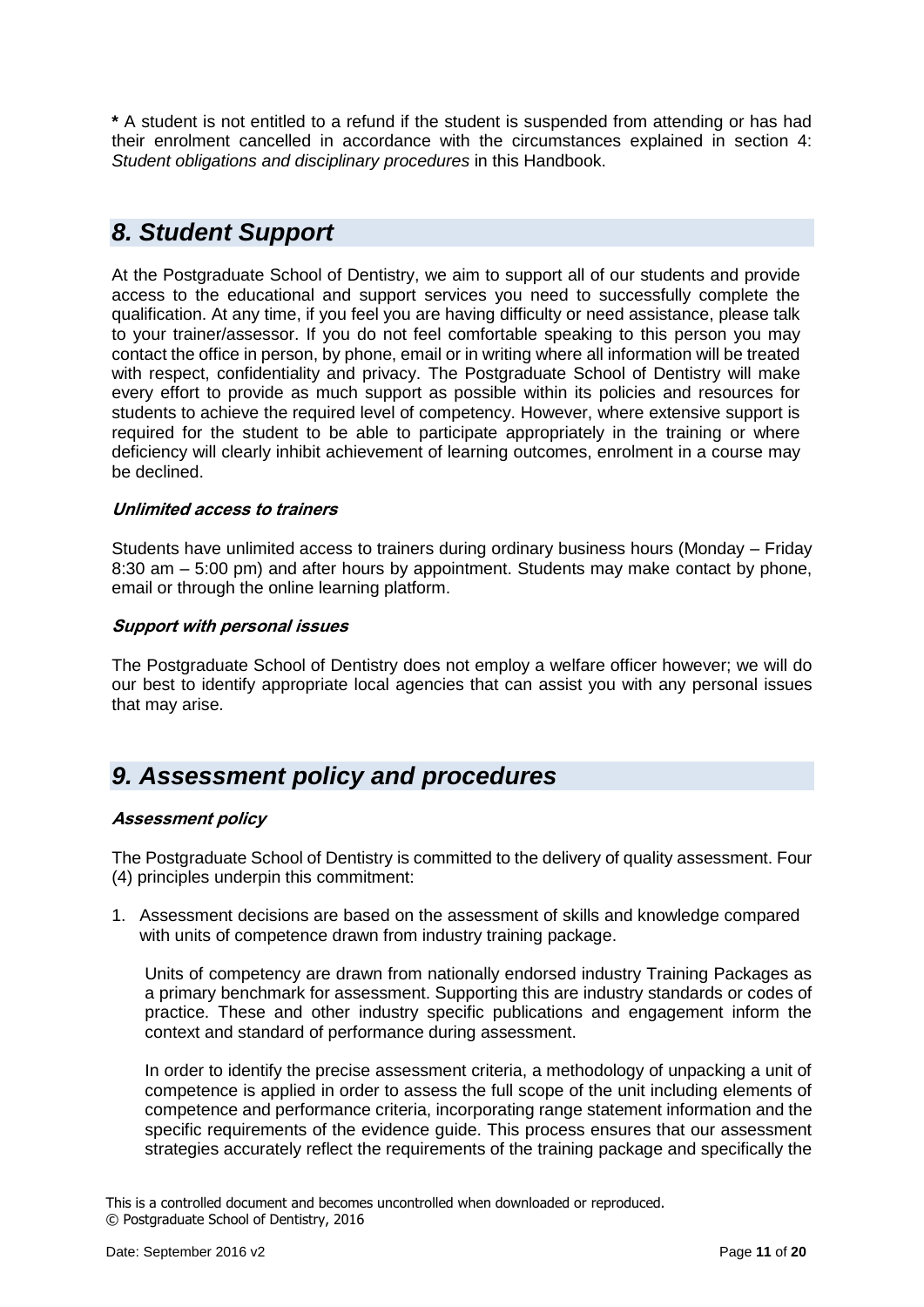required knowledge and skills.

Assessment resources also provide for standardised outcomes supported by model answers/performance benchmarks to guide assessors in their judgements.

2. Assessment is conducted in accordance with the principles of assessment

In the delivery of assessment, the Postgraduate School of Dentistry applies the principles of assessment. Assessment strategies have been designed to ensure:

- *Validity -* assessment is conducted against the broad range of skills and knowledge identified within each unit of competence and which is integrated with their practical application.
- *Reliability -* assessment is designed to gather and interpret evidence in a consistent manner that provides for reliable assessment both for the candidate and for assessors. This is achieved by using assessors who have the required competencies in assessment and the relevant vocational competencies. Assessment resources also provide for standardised outcomes supported by model answers to guide assessors in their judgements.
- *Flexibility -* assessment opportunities that reflect learner needs are provided. The chosen assessment strategies provide for recognition of a learner's prior learning and current competence by offering recognition of prior learning and credit transfer to all learners.
- *Fairness -* the assessment approach encourages fairness in assessment through consideration of the learner's needs and characteristics and through making reasonable adjustments when it is required. Assessors achieve this through clear communication with the learner to ensure that they is fully informed about, understands and is able to participate in the assessment process.

Assessment may comprise any combination of assessment methods, including but not limited to one or more of the following:

- Questioning (verbal or written)
- Observation of performance in the workplace (or simulated environment)
- Written responses to questions, assignments and case studies.

While students must perform satisfactorily (against pre-determined benchmarks) for all parts of all assessments for a unit, in order to achieve an outcome of 'Competent', students are also given two (2) attempts to demonstrate satisfactory performance in each part of each question. If after two (2) attempts, a student has not demonstrated satisfactory performance, they will be deemed 'Not Yet Competent' in the unit/unit cluster and will have the option of re-enrolling in the unit.

3. Evidence that meets the rules of evidence is gathered

Assessment strategies have been designed to ensure:

 **Sufficiency** - the collection of enough appropriate evidence to ensure that all aspects of competency have been satisfied and that competency can be demonstrated repeatedly.

This is a controlled document and becomes uncontrolled when downloaded or reproduced. © Postgraduate School of Dentistry, 2016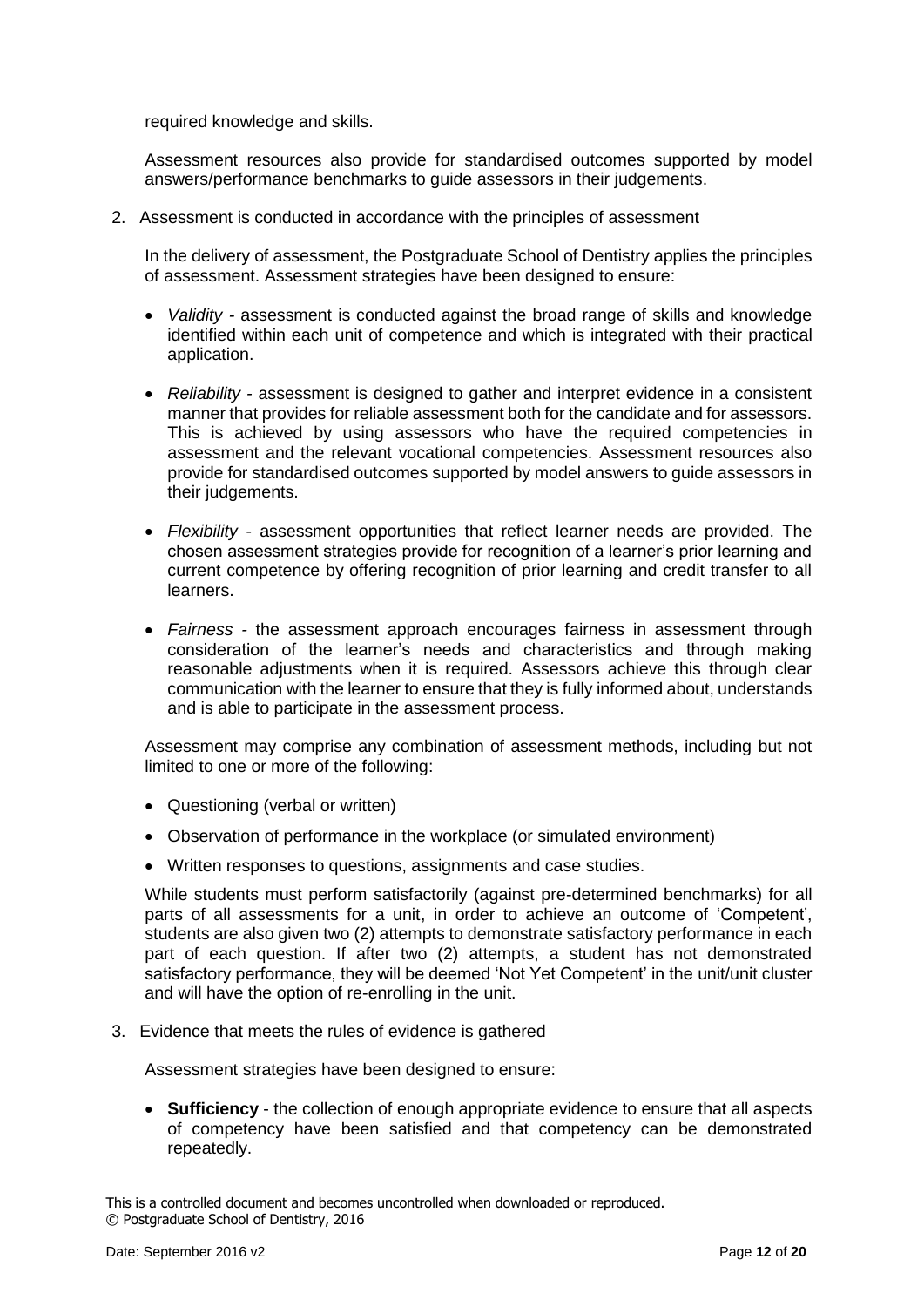- **Validity** the collection of evidence that is specified in the benchmarks for assessment.
- **Authenticity**  the collection of evidence that is authentic. To support this, assessors must be assured that the evidence presented for assessment is the candidate's own work. For all assessment, learner are required to state that the assessment is entirely their own work and has been completed according to the instructions provided.
- **Currency –** satisfaction that the learner currently holds the skills and knowledge relating to a particular assessment. This will mostly relate to recognition applications where a learner has been in the workplace for many years and is seeking recognition of skills and knowledge obtained through workplace experience or previous training.
- 4. Assessment is validated and continuously improved

### Pre-assessment

To ensure that the assessment resources are consistent with the requirements of the Training Package and that they maintain their validity, currency, sufficiency and effectiveness, assessment tools are reviewed prior to use.

All assessment tools are to be validated prior to being used for the first time. A checklist guides the validation process and exists as a record of the validation activity.

### Post-assessment

Assessment judgements made by assessors over time are reviewed periodically and systematically with the purpose of ensuring the RTO's assessment system produces valid assessment judgements and ensures graduates have the skills and knowledge required by industry, as expressed in the training package.

The assessment system itself is also examined to ensure it has produced graduates with the required skills and knowledge.

### **Assessment procedures**

Assessment will normally take place after delivery of a theory component and the opportunity to practice the skill and apply the acquired knowledge. If you do not feel ready to attempt the assessment activities/tasks, please contact your trainer/assessor to discuss how they can help you prepare for the assessment stage of learning.

Assessment for a unit of competency usually includes more than one component and usually each component has more than one task/activity. The tasks may include: observations of performance, questioning (verbal or written), projects and/or portfolios of evidence.

Your performance in each of the components will be considered together to make a judgement about your competence in the unit.

You must perform satisfactorily in all parts of all components (against pre-determined benchmarks/model answers) in order to achieve an outcome of 'Competent' in the unit.

If after the two (2) maximum number of allowable attempts, you have not demonstrated satisfactory performance, you will be deemed 'Not Yet Competent' in the unit (meaning you have not yet met the requirements of the unit) and you will have the option of re-enrolling in

This is a controlled document and becomes uncontrolled when downloaded or reproduced. © Postgraduate School of Dentistry, 2016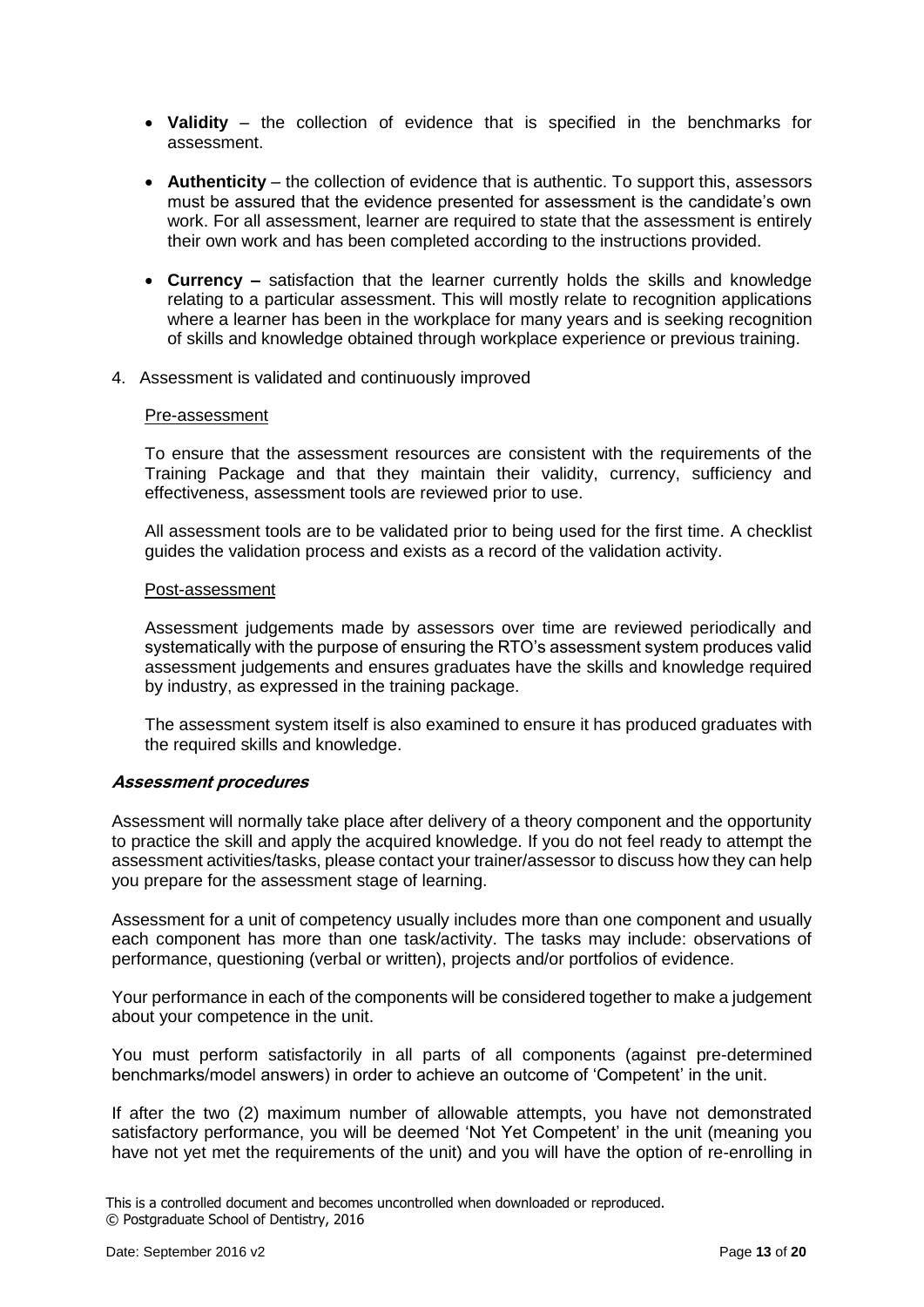the unit.

You will be given comprehensive instructions about the assessment activities and performance requirements.

You must perform satisfactorily in all components of all assessment for every unit of competency that comprise the qualification in order to be eligible to be awarded a qualification.

If you:

- do not understand how you will be assessed in a unit of competency
- do not understand a question your trainer/assessor asks you
- do not understand the tasks or the behaviors expected from you in the practical tasks

please ask your trainer/assessor to explain it to you.

You have the right to appeal an assessment decision and/or lodge a complaint about any aspect of the assessment process. Refer to section 12: *Complaints and Appeals Policy & Procedure* in this handbook for further information about lodging an appeal.

### <span id="page-13-0"></span>*10. Student safety*

### *Computer facilities*

Extended periods of work with computers can result in general fatigue and eye strain. Repetitive tasks and incorrect posture will result in consistent aches and pains.

Current work health and safety guidelines indicate that people working for long periods at computers should organise their work so as to allow a five to ten minute rest every hour.

This rest should include a change of position and stretching exercises as appropriate.

Posture can be improved by adjusting chair height so that the operator's feet are comfortably placed on the floor (or footrest) and your arms are at an approximately 90-degree angle.

The screen should be positioned to avoid reflection from lights and windows and at a suitable distance so that it can be easily read.

### *Work and study areas*

Always ensure that all work areas are clean and clear of clutter so as to avoid the danger of accident by tripping or falling over.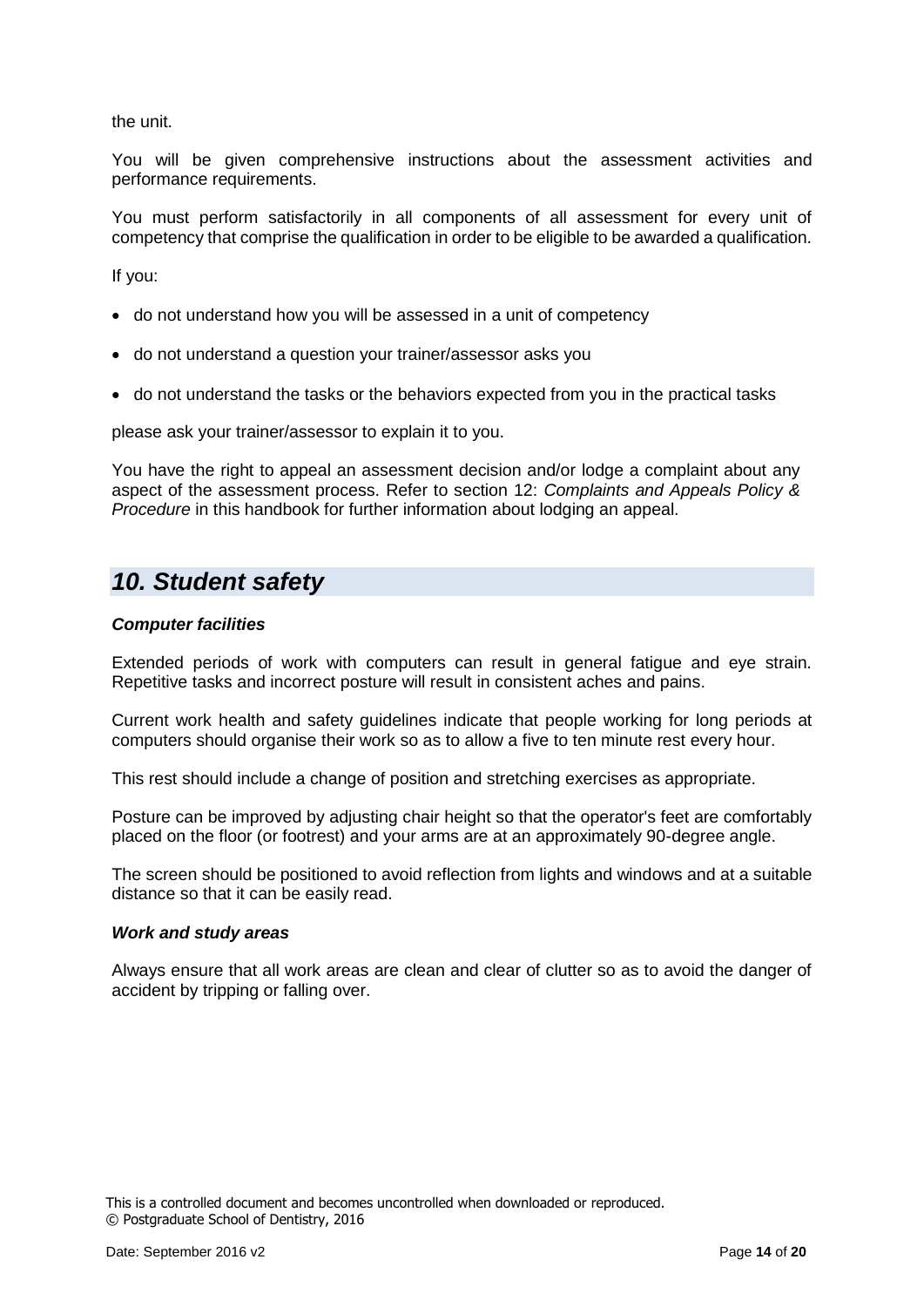### <span id="page-14-0"></span>*11. AQF Certification issuance & re-issuance procedure*

### **Certification issuance**

Students who successfully complete all units of competency or modules in a nationally recognised qualification or course will be issued a **qualification testamur -** an official certification document that confirms that a qualification has been awarded to an individual (sometimes referred to as an: 'award', 'parchment' or 'certificate').

Students who are issued a qualification testamur will also be issued with a **record of results** - a record of all learning leading to a nationally recognised qualification or an accredited unit in which a student is enrolled (sometimes referred to as an: 'transcript of results', 'academic transcript', 'record of achievement' or 'statement of results').

Students who successfully complete one or more nationally recognised units of competency (but not enough to be issued a qualification) will be issued with a **statement of attainment** issued in recognition that one or more accredited units has been achieved.

The Postgraduate School of Dentistry issues AQF certification documentation (qualification testamur, statement of attainment or record of results) only to a student who:

- it has assessed as meeting the requirements of the training product as specified in the relevant training package or VET accredited course, and
- has paid all agreed fees they owe to the RTO

Further, AQF certification documents will only be issued to a student if the student has supplied, and the Postgraduate School of Dentistry has verified, their Unique Student Identifier (USI) (refer to the section 5: *Unique Student Identifier (USI)* in this handbook for further information about the requirement to have a USI).

Certification documentation will be issued to a student within 30 calendar days of the above requirements having been met.

### **Certification re-issuance**

If a qualification, statement of attainment or record of results is misplaced or damaged, the student or past student may request the re-issue of the misplaced or damaged document by accessing, completing and submitting the *Request for re-issuance of documentation,* available from [www.pgdentalschool.edu.au.](http://www.penncollege.edu.au/)

For privacy reasons, the request must be made by the student (or past student) and the original or a certified copy of one of the following identification documents must be sighted by the Director of the Postgraduate School of Dentistry:

- Driver's licence: or
- Australian Passport; or
- Australian Birth Certificate;

or if the student (or past student) doesn't have any of the above, the following will be accepted:

 Naturalisation Certificate (Australian Citizenship); and a Current Green Medicare Card.

This is a controlled document and becomes uncontrolled when downloaded or reproduced. © Postgraduate School of Dentistry, 2016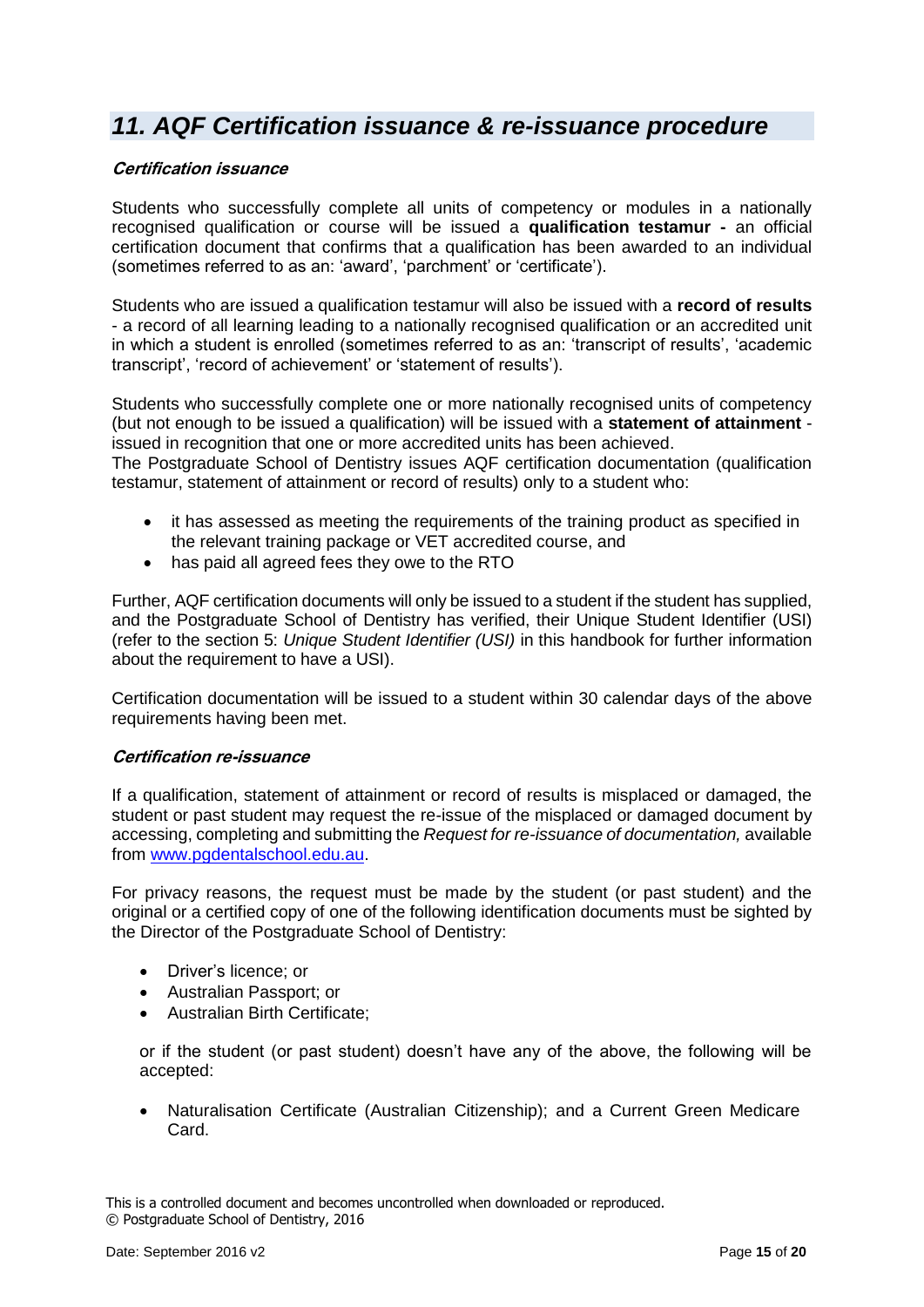A fee applies for the re-issuance of documentation and applicable fee information is located in the information about requesting the re-issuance of documentation at [www.pgdentalschool.edu.au.](http://www.penncollege.edu.au/)

Certification documentation will be issued within 10 calendar days of a complete request being submitted provided:

- payment has been received, and
- entitlement to the documentation has been confirmed the student (or past student) requesting the documentation is the student (or past student) to whom the documentation was originally issued.

### <span id="page-15-0"></span>*12. Complaints and appeals policy & procedure*

The Postgraduate School of Dentistry is committed to providing a fair complaints and appeals process and respects the right of stakeholders to lodge complaints and requests for appeals about decisions. The principles of natural justice and procedural fairness will be adopted at each stage of the complaint and the appeal process and all people involved will be treated with courtesy and respect. The lodgement of a complaint or a request for an appeal will not disadvantage any stakeholder in their dealings with the Postgraduate School of Dentistry.

The policy is made publically available by including it here, in the Student Handbook, which is available from the RTO's website.

### *What is a complaint?*

A complaint is an expression of dissatisfaction with a specific action or service of the Postgraduate School of Dentistry or an allegation involving the conduct of:

- The Postgraduate School of Dentistry, its trainers, assessors or other staff;
- a third party providing services on behalf of the Postgraduate School of Dentistry, its trainers, assessors or other staff; or
- a student of the Postgraduate School of Dentistry.

### *What is an appeal?*

An appeal is a request for a review of a decision made by the Postgraduate School of Dentistry (or a third party providing services on the RTO's behalf), including decisions about assessment.

### *Value of complaints and appeals*

The Postgraduate School of Dentistry values complaints and requests for appeals as opportunities to identify operational improvements to quickly and appropriately respond to changes in the marketplace or stakeholder expectations. The subject of complaints and requests for appeals and outcomes are recorded on a register to allow analysis of matters over time and identify any common factors that may need action.

It is preferable, to all parties, that matters are resolved as quickly and effectively as possible and stakeholders, including students, are encouraged to raise issues of concern directly with their trainer and assessor or the Director at the earliest opportunity with the view to addressing

This is a controlled document and becomes uncontrolled when downloaded or reproduced. © Postgraduate School of Dentistry, 2016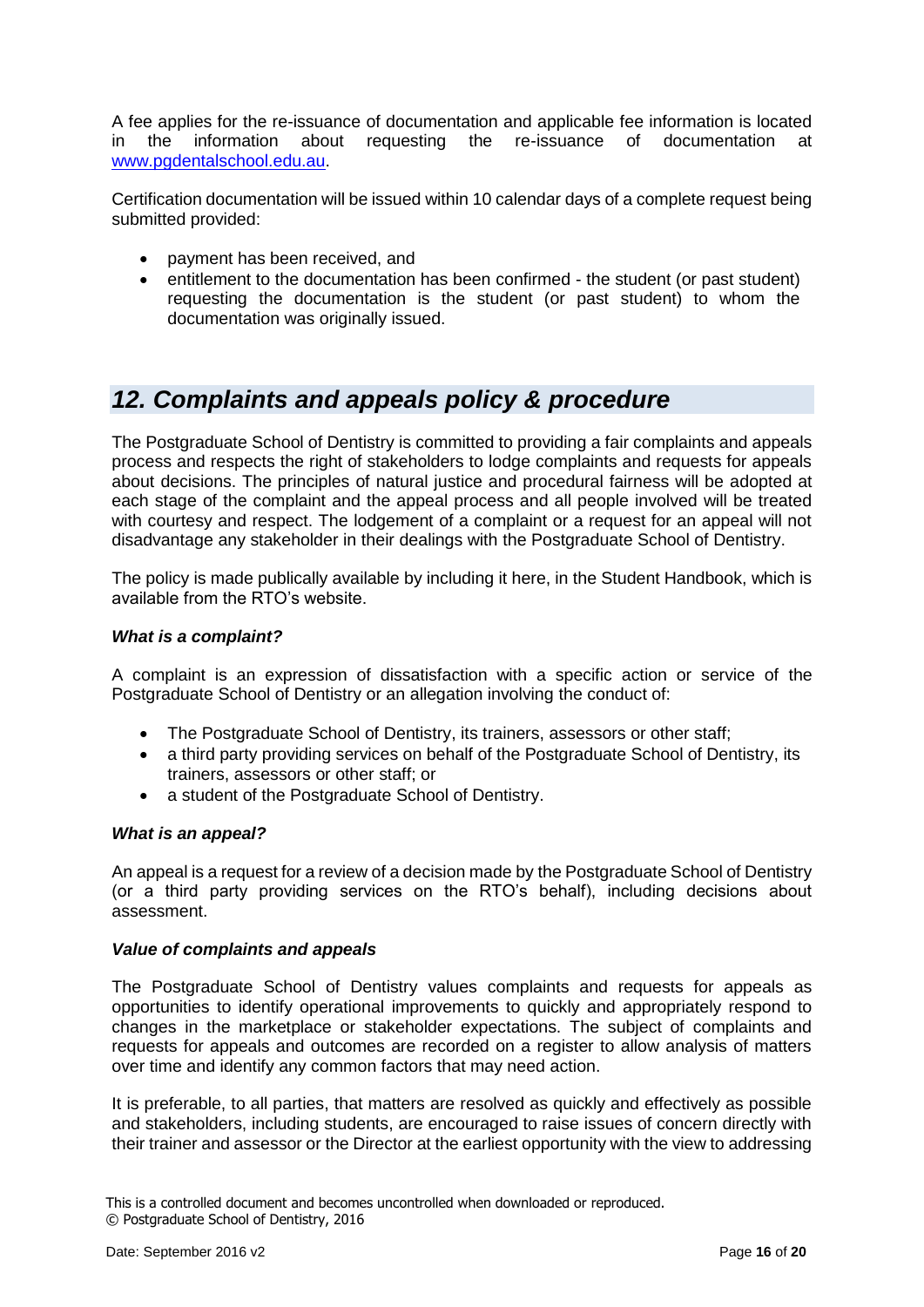the matter in an informal but effective matter.

### *Procedures for making a complaint or lodging an appeal*

If a stakeholder, including a student, is unable to raise issues of concern directly with their trainer and assessor or the Director with the view to addressing the matter in an informal manner, or if the stakeholder, including the student, is not satisfied with the outcome of the informal approach, a formal complaint or request for appeal may be lodged.

A complaint or request for appeal:

- must be made within 15 calendar days of the event, circumstance or decision that is the subject of the complaint or request for appeal;
- must be made in writing using the *Complaint & Appeals Form* available at [www.pgdentalschool.edu.au](http://www.penncollege.edu.au/) or otherwise in writing provided the following information is included:
	- o whether you are lodging a complaint or requesting an appeal;
	- $\circ$  your name, home phone number, mobile number and email address;
	- o the date of the event, circumstance or decision that is the subject of the complaint or request for appeal;
	- o details of the complaint or appeal (you may attach supporting documentation if required);
	- o any steps you may have taken to resolve the issue;
	- $\circ$  what outcome would you like to see from raising this complaint / appeal:
	- o a statement that the information provided is, to the best of your knowledge, true and correct, that you acknowledge that the Postgraduate School of Dentistry may use the information provided to investigate the complaint and that you understand that this information may also be used for the continuous improvement of the RTO's operations; and
	- $\circ$  vour signature and the date (unless submitting by email).
- will be acknowledged in writing within two (2) calendar days of receipt of a complaint or request for appeal.

#### *Procedures for investigating a complaint or appeal*

Complaints and requests for appeals will be investigated by a person or persons who was not/were not involved in the event, circumstance or decision that is the subject of the complaint or request for appeal.

Details of complaints and requests for appeals will only be made known by those directly concerned.

The person or persons conducting the investigation will interview the person making the

This is a controlled document and becomes uncontrolled when downloaded or reproduced. © Postgraduate School of Dentistry, 2016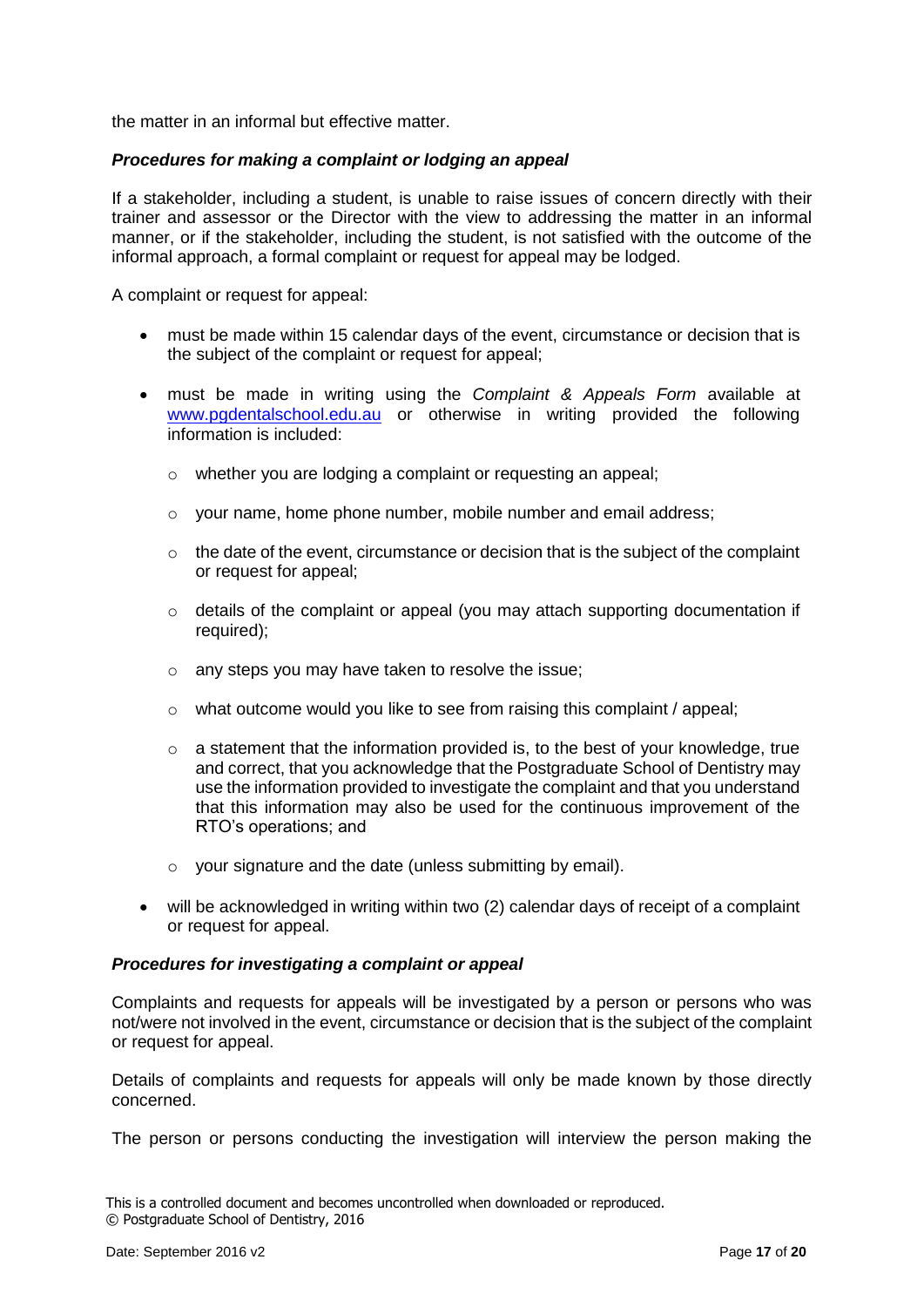complaint and, if the complaint was about a person, will separately interview the person the complaint is about. They may also review documentation, including RTO policies and procedures and may, if relevant, interview other stakeholders and staff.

In the case of an appeal against an assessment or other decision, the person or persons conducting the investigation will review the decision and the evidence used to make the decision. If it is an assessment decision being appealed, the assessor and student will be interviewed separately to find out whether there is any relevant information not contained in the student's file.

A complainant or appellant may be accompanied by and/or assisted by a support person at any time.

Regardless of the outcome, and while complaints and appeals will be finalised as soon as practicable, the complainant or appellant will be notified of the outcome, and reasons for the outcome, in writing within 30 calendar days of the complaint or appeal being lodged.

Where the Postgraduate School of Dentistry considers more than 60 calendar days are required to process and finalise a complaint or appeal, the complainant or appellant will be:

- informed in writing of the reasons why more than 60 calendar days are required; and
- regularly update the complainant or appellant on the progress of the matter.

### *Review by a third party*

If the complaints and appeals process fails to resolve a complaint or appeal, the complainant or appellant may request a review by a party independent of themselves and the Postgraduate School of Dentistry. A mediator can be provided by the [Australian Mediation Association;](http://www.ama.asn.au/commercial-and-business-mediation/) however, the complainant or appellant must organise the mediation and meet all costs of engaging a mediator. The RTO will reasonably cooperate in any organised mediation session/activity.

### *Use of complaints and appeals to inform continuous improvement*

The causes of complaints and appeals are identified and corrective action is taken to eliminate or mitigate the likelihood of reoccurrence and to inform the continuous improvement of RTO operations. The *Complaints and Appeals Form* ensures that such causes and opportunities are captured in the RTO's *Continuous Improvement Register* and the *Approach to monitoring compliance and continuous improvement* ensures the systematic consideration of these causes and opportunities for improvement.

This is a controlled document and becomes uncontrolled when downloaded or reproduced. © Postgraduate School of Dentistry, 2016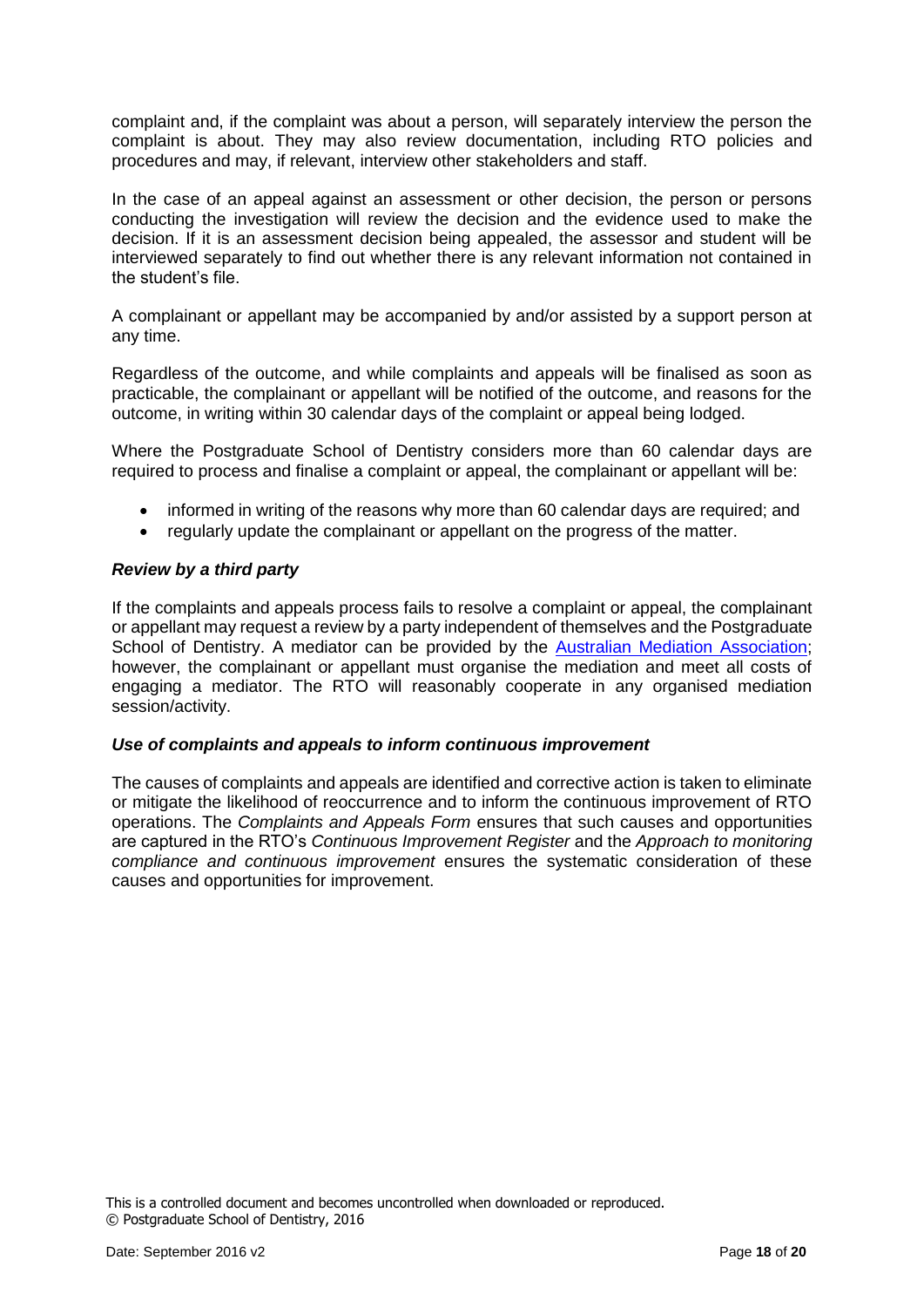### <span id="page-18-0"></span>*13. Management of records*

The Postgraduate School of Dentistry is committed to meeting its obligation to manage and ensure the accuracy and integrity of certain records relevant to the operations of the RTO and respects that individuals have the right to keep their personal information private.

### *Access to records, privacy & accuracy*

- The Postgraduate School of Dentistry is required to collect certain information for national database and tracking purposes, to assist in ongoing qualification issuance as required and to contact and communicate with students during the period of a student's enrolment. As an example, the *Enrolment Form* collects information about a student, some of which is used by the RTO during the period of enrolment (e.g. contact details and details about work experience and qualifications achieved) and some of which is collected to contribute to national records of VET activity (e.g. reason for study, employment status and level of schooling).
- In recognition of a student's right to keep their personal information private, the RTO is committed to protecting and maintaining privacy, accuracy and security of your training records. All data is confidential and is not forwarded to any other party unless the RTO is legally obligated to do so as a condition of its registration or a student has given written consent for the data to be released to a third party. Some data must be provided to the national statistical database to comply with the Total Vet Activity reporting requirements for RTOs.
- Records about progress, competency achievement, and qualification issuance are updated periodically by the Director of the Postgraduate School of Dentistry or its Trainers and Assessors.
- Students are able to confirm and update and/or correct their personal and sensitive information during their enrolment period by contacting the Administration Office of the Postgraduate School of Dentistry.
- Access to electronic records is password controlled via access to a secure online database and access is limited to those who need the information/record in the course of providing training and assessment services or in administering the RTO. The Director of the Postgraduate School of Dentistry has access to all records and will provide access to essential others as the need arises. Access to hard copy records is also controlled by the Director of the Postgraduate School of Dentistry.
- Certain information about students, including information related to enrolment, progress and attainment must be retained by the RTO for 30 years. Students may have access to their records, including records of progress and records of certification issued to them at a mutually convenient time agreed with the Administration Office. Students may be required to provide photo ID for this access.
- If you have a complaint about the management of your records and privacy, you have the right to lodge a complaint. Refer to section 12: *Complaints and Appeals Policy & Procedure* in this handbook for further information about lodging a complaint.

### *Treatment of records on ceasing operation*

The Postgraduate School of Dentistry acknowledges that it has a responsibility to transfer

This is a controlled document and becomes uncontrolled when downloaded or reproduced. © Postgraduate School of Dentistry, 2016